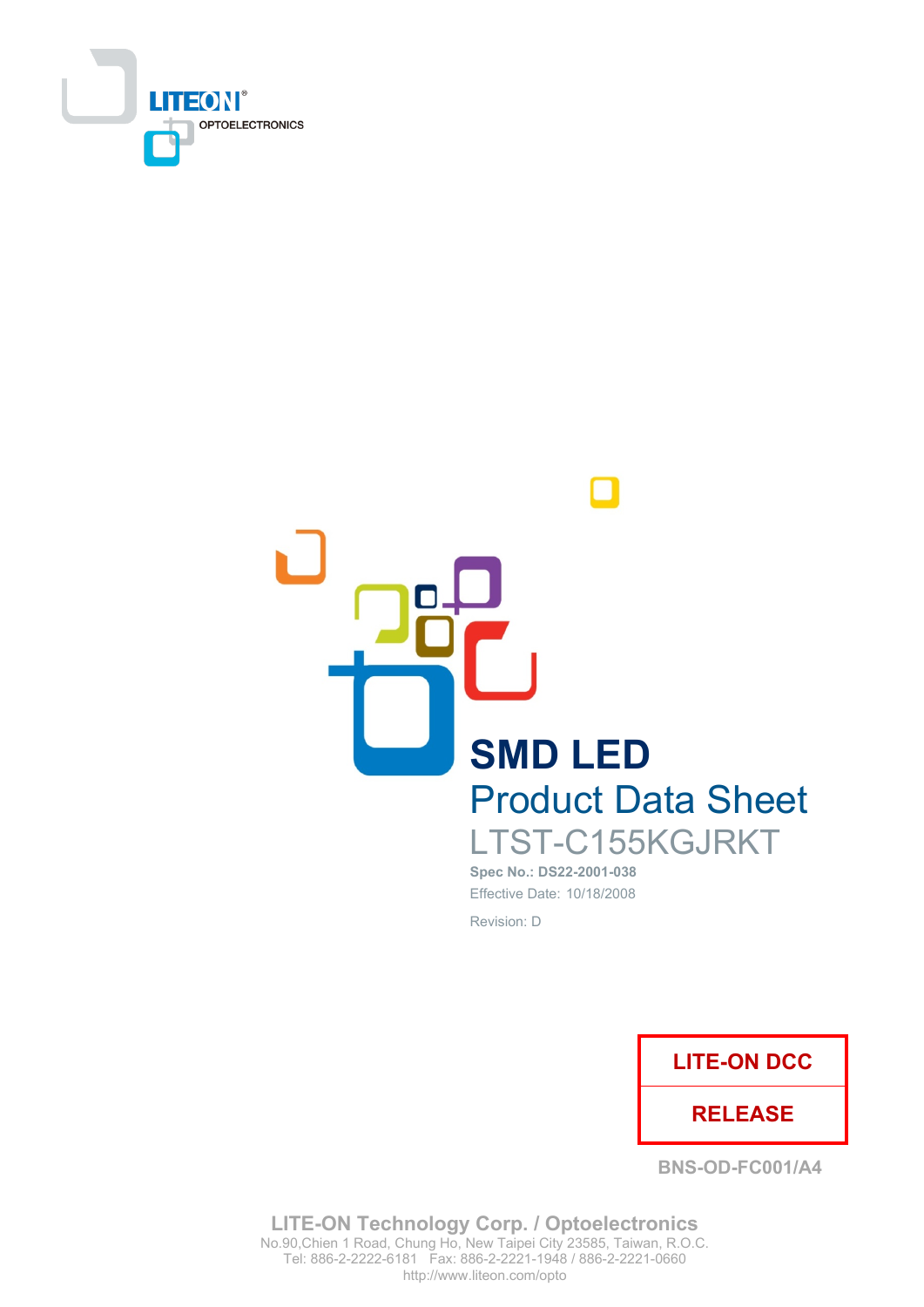

Property of Lite-On Only

#### **Features**

- \* Meet ROHS, Green Product.
- \* Dual color chip LED.
- \* Ultra bright AlInGaP Chip LED.
- \* Package in 8mm tape on 7" diameter reels.
- \* EIA STD package.
- \* I.C. compatible.
- \* Compatible with automatic placement equipment.
- \* Compatible with infrared and vapor phase reflow solder process.

#### **Package Dimensions**



#### **Devices**

| Part No.        | Lens        | Source Color  | Pin Assignment |
|-----------------|-------------|---------------|----------------|
| LTST-C155KGJRKT |             | AllnGaP Green |                |
|                 | Water Clear | AllnGaP Red   | 2.4            |

Notes:

- 1. All dimensions are in millimeters (inches).
- 2. Tolerance is  $\pm$  0.10 mm (.004") unless otherwise noted.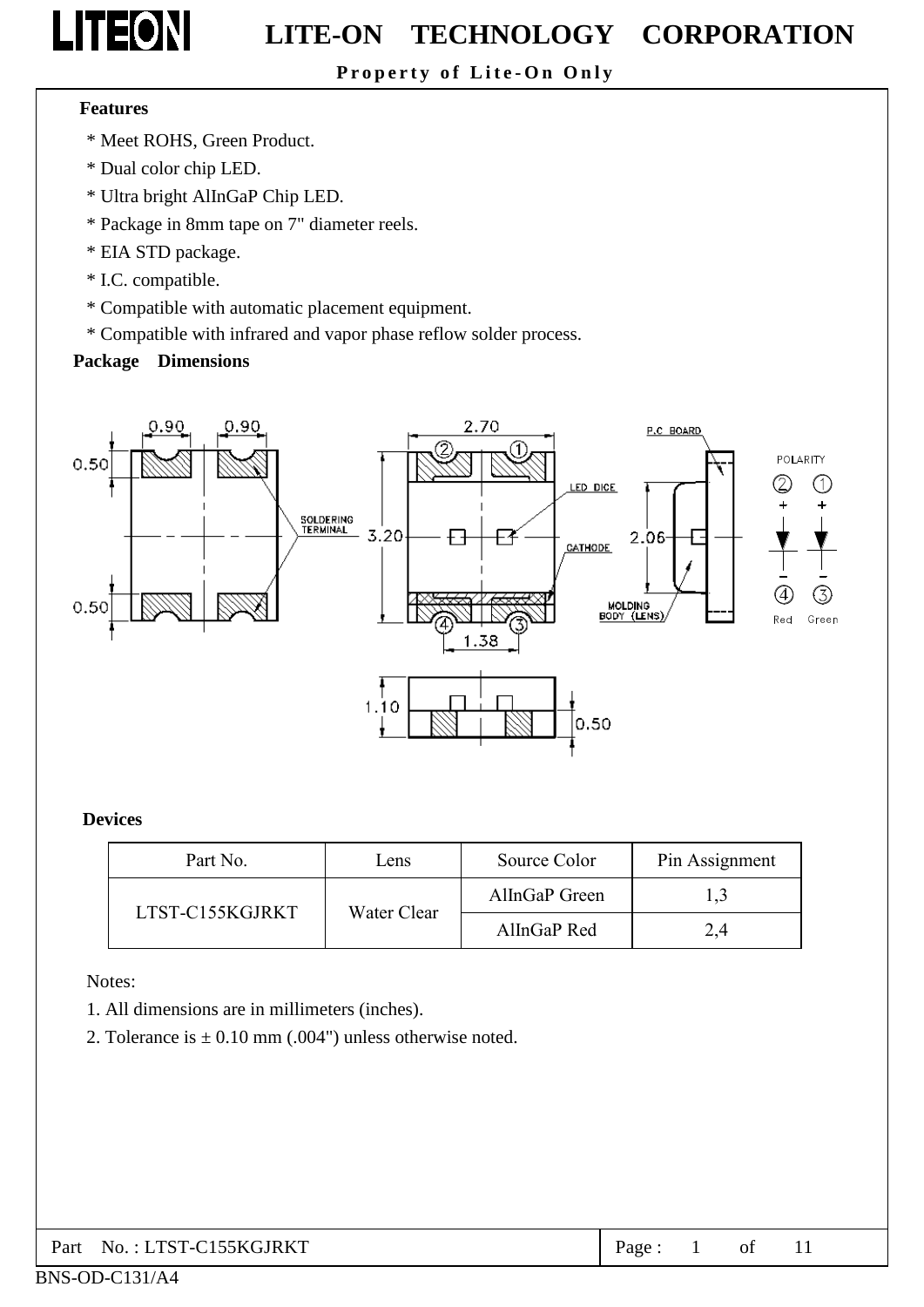

# **LITEON** LITE-ON TECHNOLOGY CORPORATION

Property of Lite-On Only

### Absolute Maximum Ratings At Ta=25°C

|                                                                     | LTST-C155KGJRKT                      |                                       |              |  |  |
|---------------------------------------------------------------------|--------------------------------------|---------------------------------------|--------------|--|--|
| Parameter                                                           | Green                                | Red                                   | Unit         |  |  |
| <b>Power Dissipation</b>                                            | 75                                   | 75                                    | mW           |  |  |
| <b>Peak Forward Current</b><br>(1/10 Duty Cycle, 0.1ms Pulse Width) | 80                                   | 80                                    | mA           |  |  |
| <b>DC</b> Forward Current                                           | 30                                   | 30                                    | mA           |  |  |
| Derating Linear From 25°C                                           | 0.4                                  | 0.4                                   | mA/°C        |  |  |
| <b>Reverse Voltage</b>                                              | 5                                    | 5                                     | $\mathbf{V}$ |  |  |
| <b>Operating Temperature Range</b>                                  |                                      | -55 $^{\circ}$ C to + 85 $^{\circ}$ C |              |  |  |
| <b>Storage Temperature Range</b>                                    | -55 $^{\circ}$ C to +85 $^{\circ}$ C |                                       |              |  |  |
| <b>Wave Soldering Condition</b>                                     | 260°C For 5 Seconds                  |                                       |              |  |  |
| <b>Infrared Soldering Condition</b>                                 | 260°C For 5 Seconds                  |                                       |              |  |  |
| Vapor Phase Soldering Condition                                     | 215°C For 3 Minutes                  |                                       |              |  |  |

| Part No.: LTST-C155KGJRKT | Page: |  | of |  |
|---------------------------|-------|--|----|--|
|---------------------------|-------|--|----|--|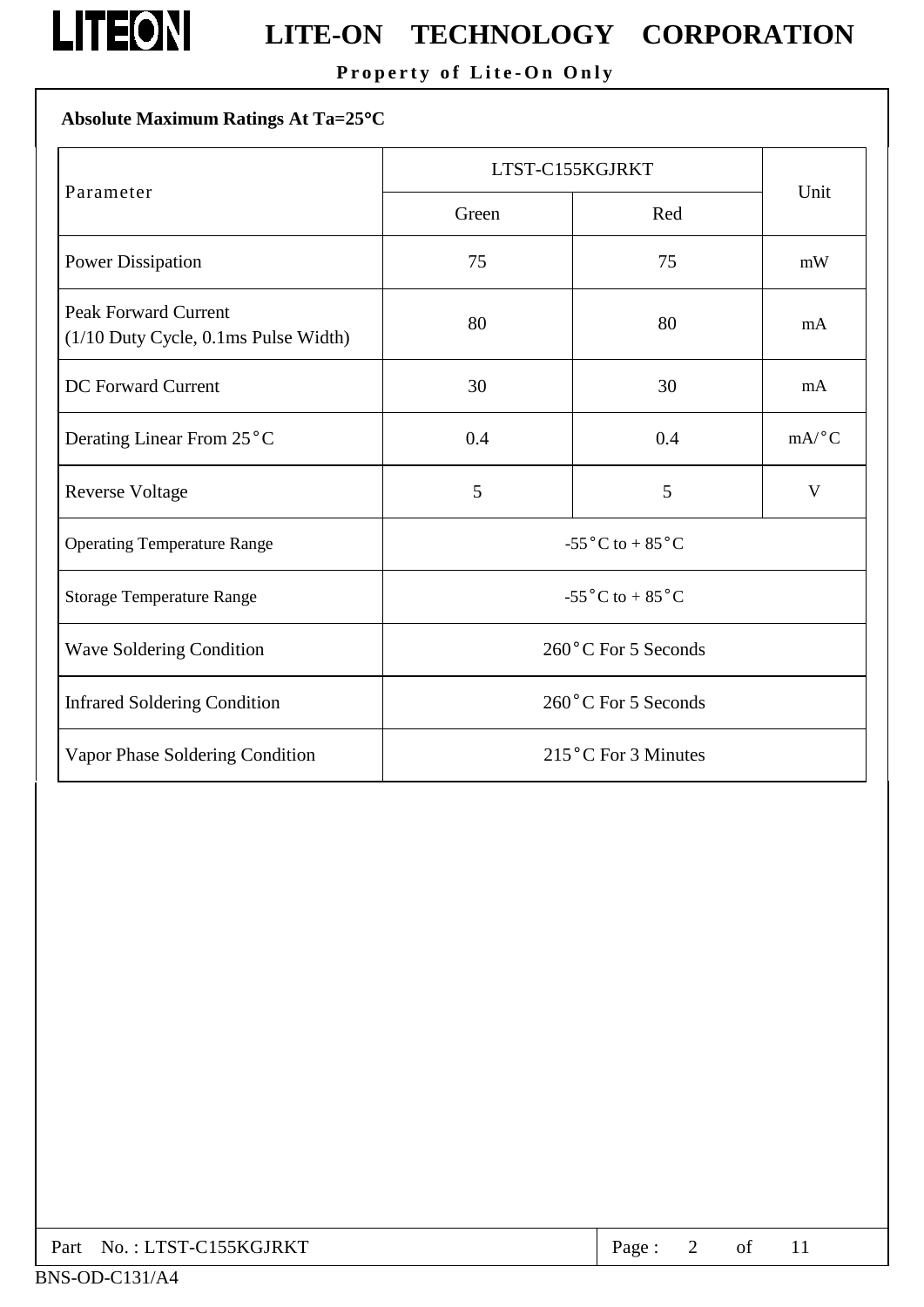

Property of Lite-On Only

#### **Suggestion Profile:**

(1) Suggestion IR Reflow Profile For Normal Process



#### (2) Suggestion IR Reflow Profile For Pb Free Process

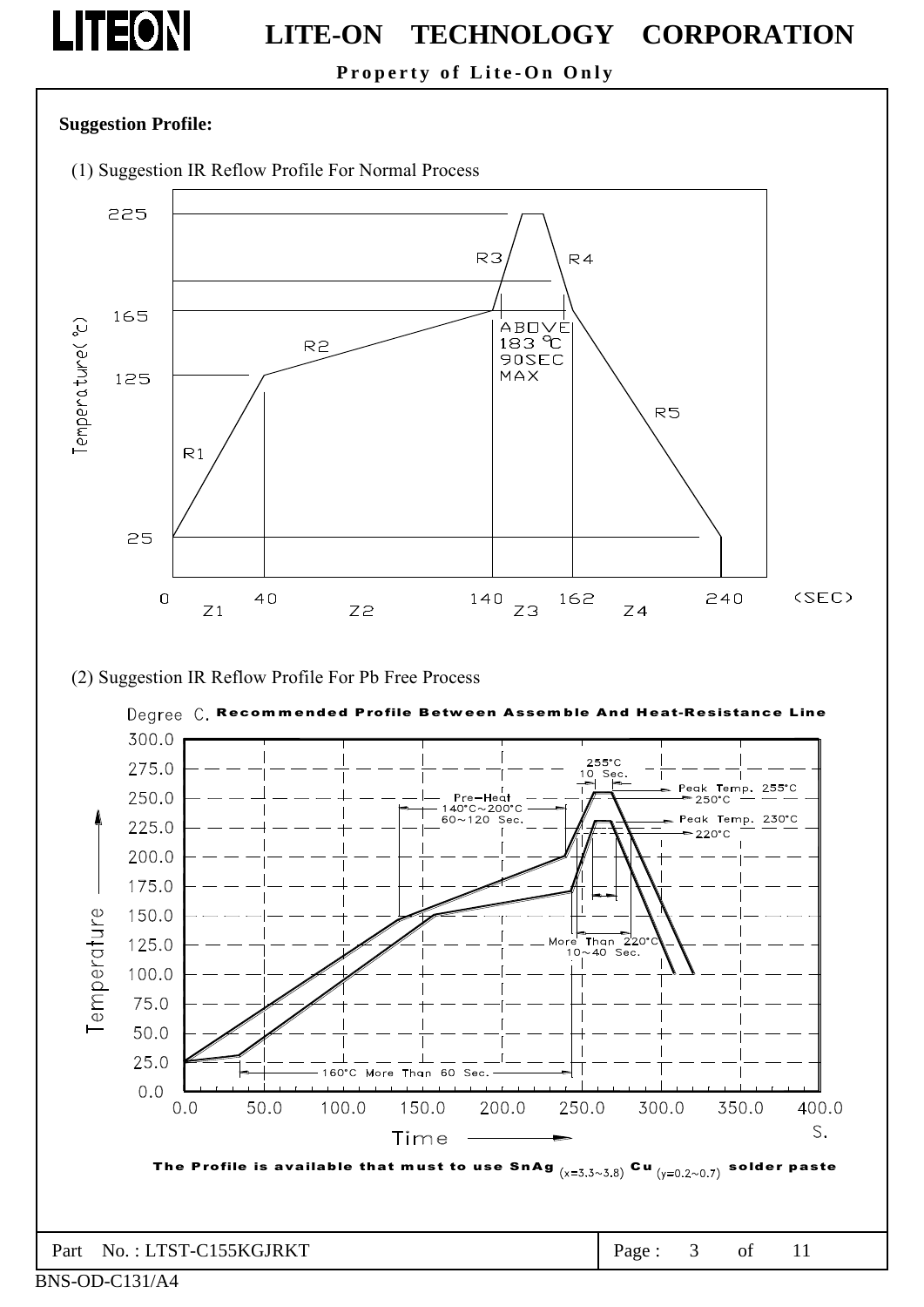

Property of Lite-On Only

### Electrical / Optical Characteristics At Ta=25°C

| Parameter                | Symbol           |      | LTST-C155KGJRKT |      |         | <b>Test Condition</b>        |  |
|--------------------------|------------------|------|-----------------|------|---------|------------------------------|--|
|                          |                  |      | Green           | Red  | Unit    |                              |  |
|                          |                  | MIN. | 18.0            | 18.0 |         | IF $=20mA$<br>Note 1         |  |
| Luminous Intensity       | IV               | TYP. | 35.0            | 45.0 | mcd     |                              |  |
|                          |                  | MAX. |                 |      |         |                              |  |
| Viewing Angle            | $2\theta$ 1/2    | TYP. | 130             | 130  | deg     | Note $2$ (Fig.6)             |  |
| Peak Emission Wavelength | $\lambda P$      | TYP. | 574             | 639  | nm      | Measurement<br>@Peak (Fig.1) |  |
| Dominant Wavelength      | $\lambda$ d      | TYP. | 571             | 631  | nm      | $IF = 20mA$<br>Note 3        |  |
| Spectral Line Half-Width | $\Delta \lambda$ | TYP. | 15              | 20   | nm      |                              |  |
| Forward Voltage          | <b>VF</b>        | TYP. | 2.0             | 2.0  | V       | $IF = 20mA$                  |  |
|                          |                  | MAX. | 2.4             | 2.4  |         |                              |  |
| <b>Reverse Current</b>   | IR               | MAX. | 10              | 10   | $\mu A$ | $VR = 5V$                    |  |
| Capacitance              | $\mathcal{C}$    | TYP. | 40              | 40   | PF      | $VF=0, f=1MHz$               |  |

Notes: 1. Luminous intensity is measured with a light sensor and filter combination that approximates the CIE eye-response curve.

- 2.  $\theta$  1/2 is the off-axis angle at which the luminous intensity is half the axial luminous intensity.
- 3. The dominant wavelength,  $\lambda$  d is derived from the CIE chromaticity diagram and represents the single wavelength which defines the color of the device.

| Part No.: LTST-C155KGJRKT | Page: |  |  |  |  |
|---------------------------|-------|--|--|--|--|
|---------------------------|-------|--|--|--|--|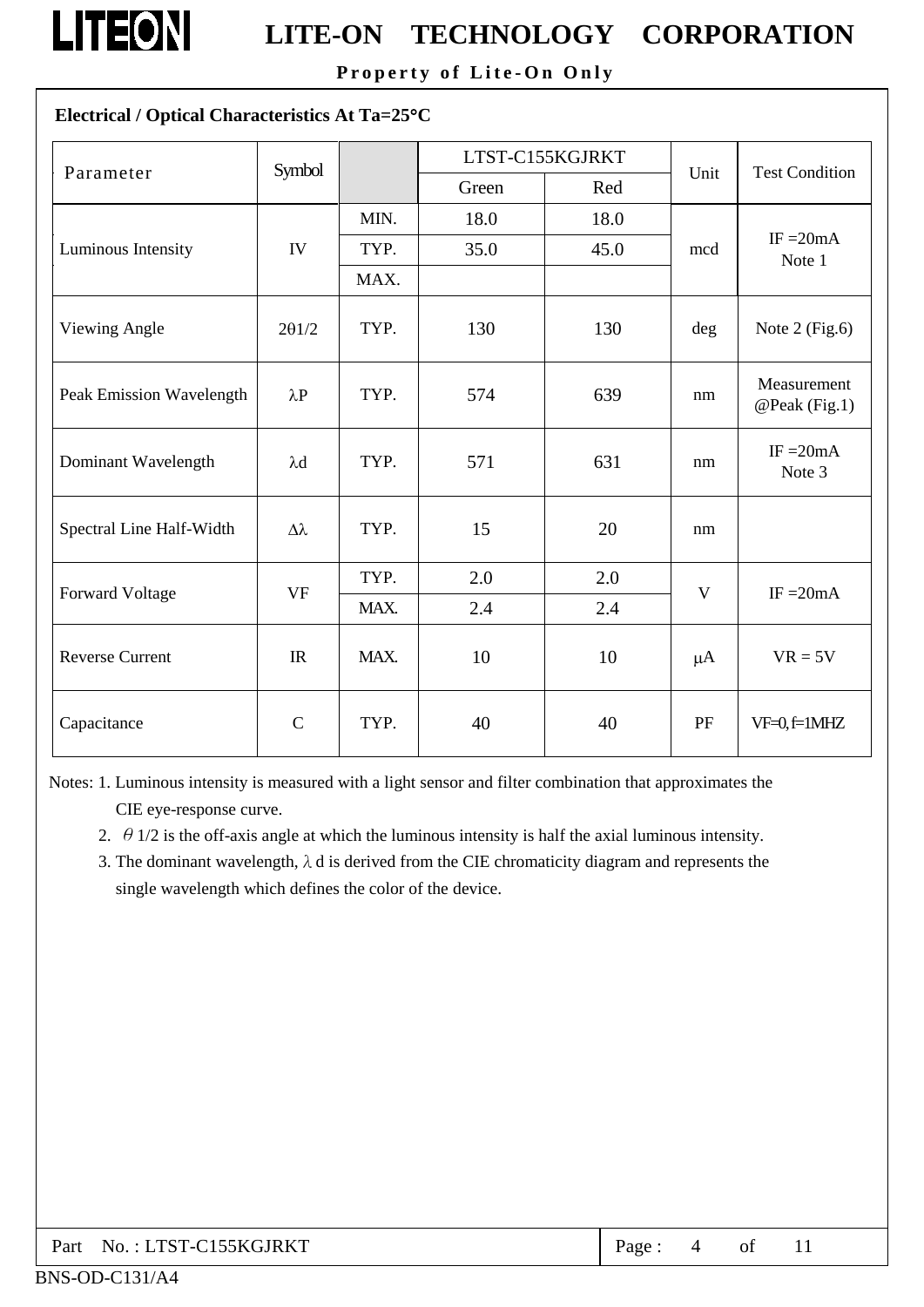

### Property of Lite-On Only

### **Bin Code List**

| Luminous Intensity |      | Color: Green, Unit: mcd @20mA |
|--------------------|------|-------------------------------|
| <b>Bin Code</b>    | Min. | Max.                          |
| M                  | 18.0 | 28.0                          |
| N                  | 28.0 | 45.0                          |
| р                  | 45.0 | 71.0                          |
|                    | 71.0 | 112.0                         |

Tolerance on each Intensity bin is  $+/-15\%$ 

| Luminous Intensity | Color: $Red$ , Unit: mcd @20mA |       |  |  |
|--------------------|--------------------------------|-------|--|--|
| <b>Bin Code</b>    | Min.                           | Max.  |  |  |
| M                  | 18.0                           | 28.0  |  |  |
| N                  | 28.0                           | 45.0  |  |  |
| P                  | 45.0                           | 71.0  |  |  |
|                    | 71.0                           | 112.0 |  |  |

Tolerance on each Intensity bin is  $+/-15\%$ 

|                 | Dominant Wavelength Color: Green, Unit: mcd @20mA |       |
|-----------------|---------------------------------------------------|-------|
| <b>Bin Code</b> | Min.                                              | Max.  |
|                 | 567.5                                             | 570.5 |
|                 | 570.5                                             | 573.5 |
| н               | 573.5                                             | 576.5 |

Tolerance for each Dominate Wavelength bin is +/- 1nm

| No.: LTST-C155KGJRKT<br>Part | Page |  |  |  |  |
|------------------------------|------|--|--|--|--|
|------------------------------|------|--|--|--|--|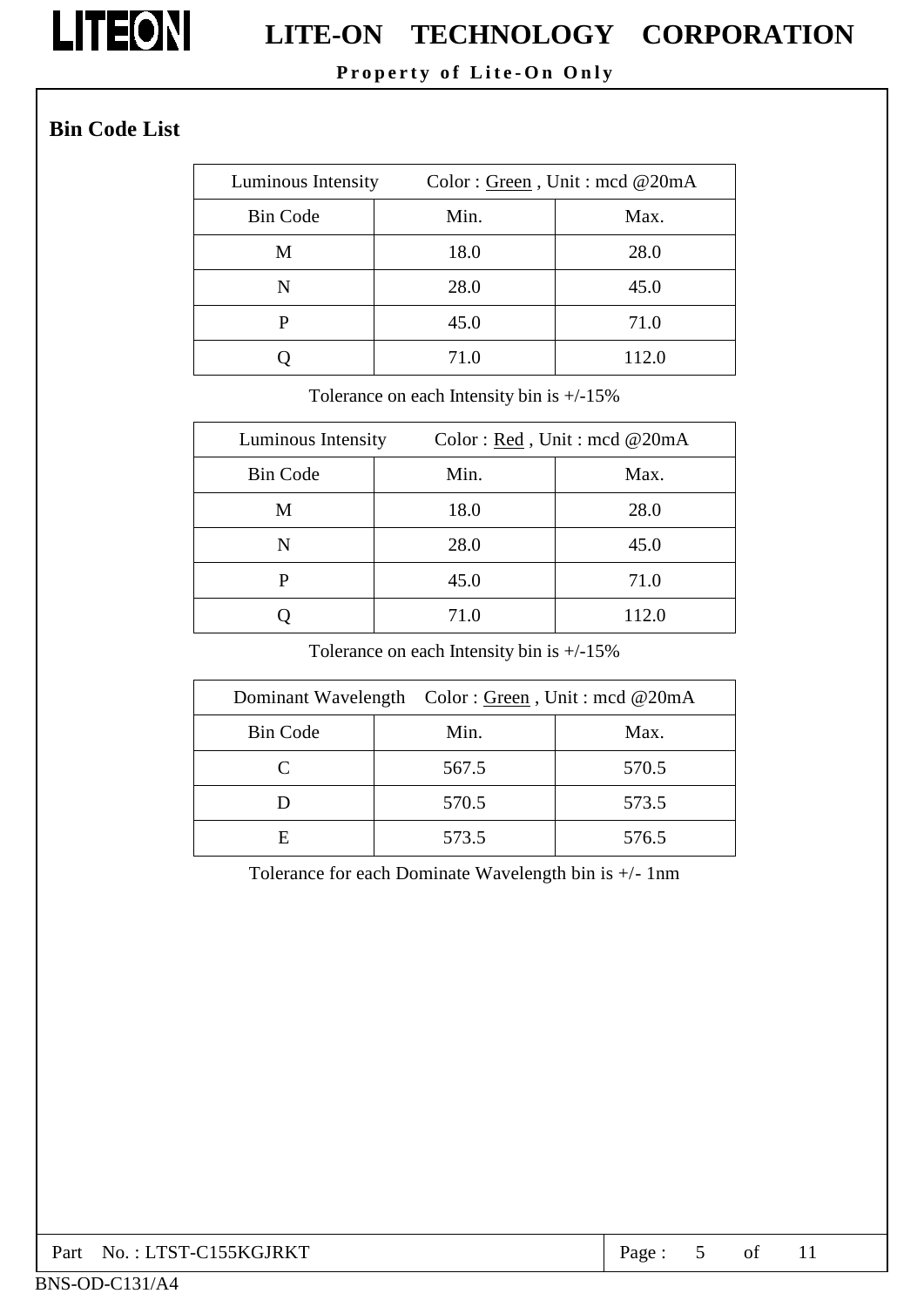

Property of Lite-On Only

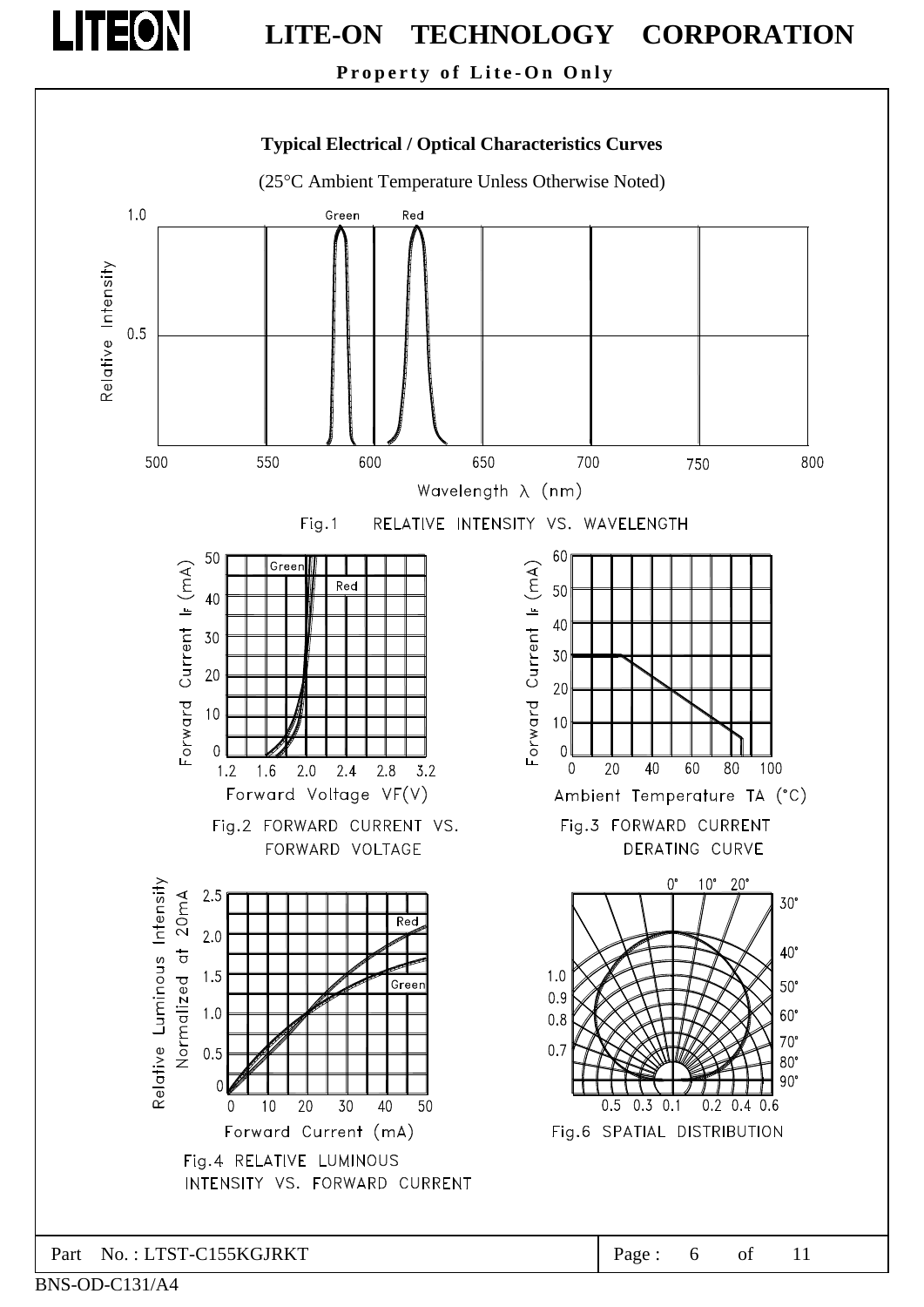

Property of Lite-On Only

#### **Cleaning**

Do not use unspecified chemical liquid to clean LED they could harm the package. If clean is necessary, immerse the LED in ethyl alcohol or in isopropyl alcohol at normal temperature

for less one minute.

#### **Suggest Soldering Pad Dimensions**



#### **Package Dimensions Of Tape And Reel**



User Feed Direction

Notes:

1. All dimensions are in millimeters (inches).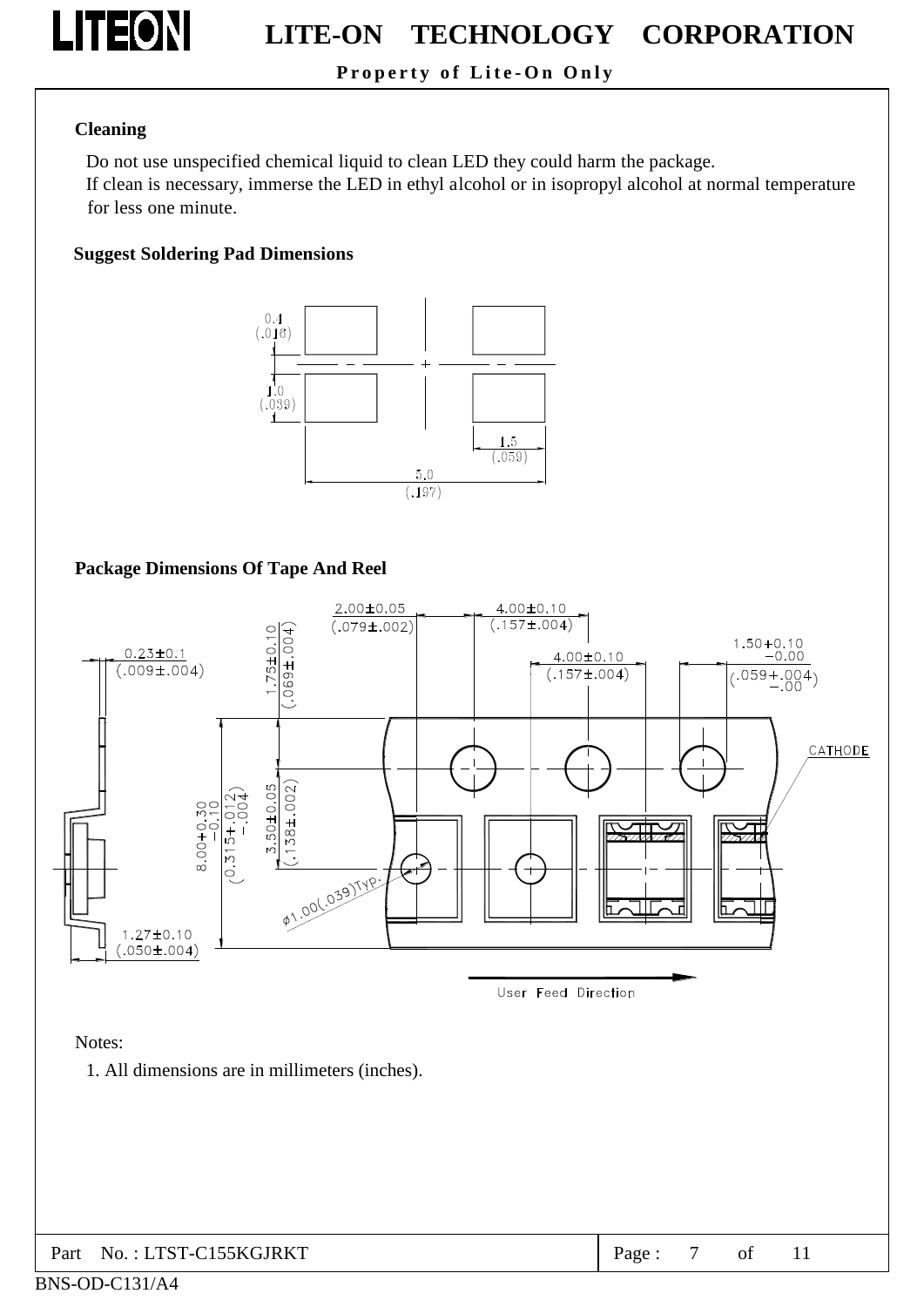

Property of Lite-On Only



#### Notes:

- 1. Empty component pockets sealed with top cover tape.
- 2.7 inch reel-3000 pieces per reel.
- 3. Minimum packing quantity is 500 pcs for remainders.
- 4. The maximum number of consecutive missing lamps is two.
- 5. In accordance with ANSI/EIA 481-1-A-1994 specifications.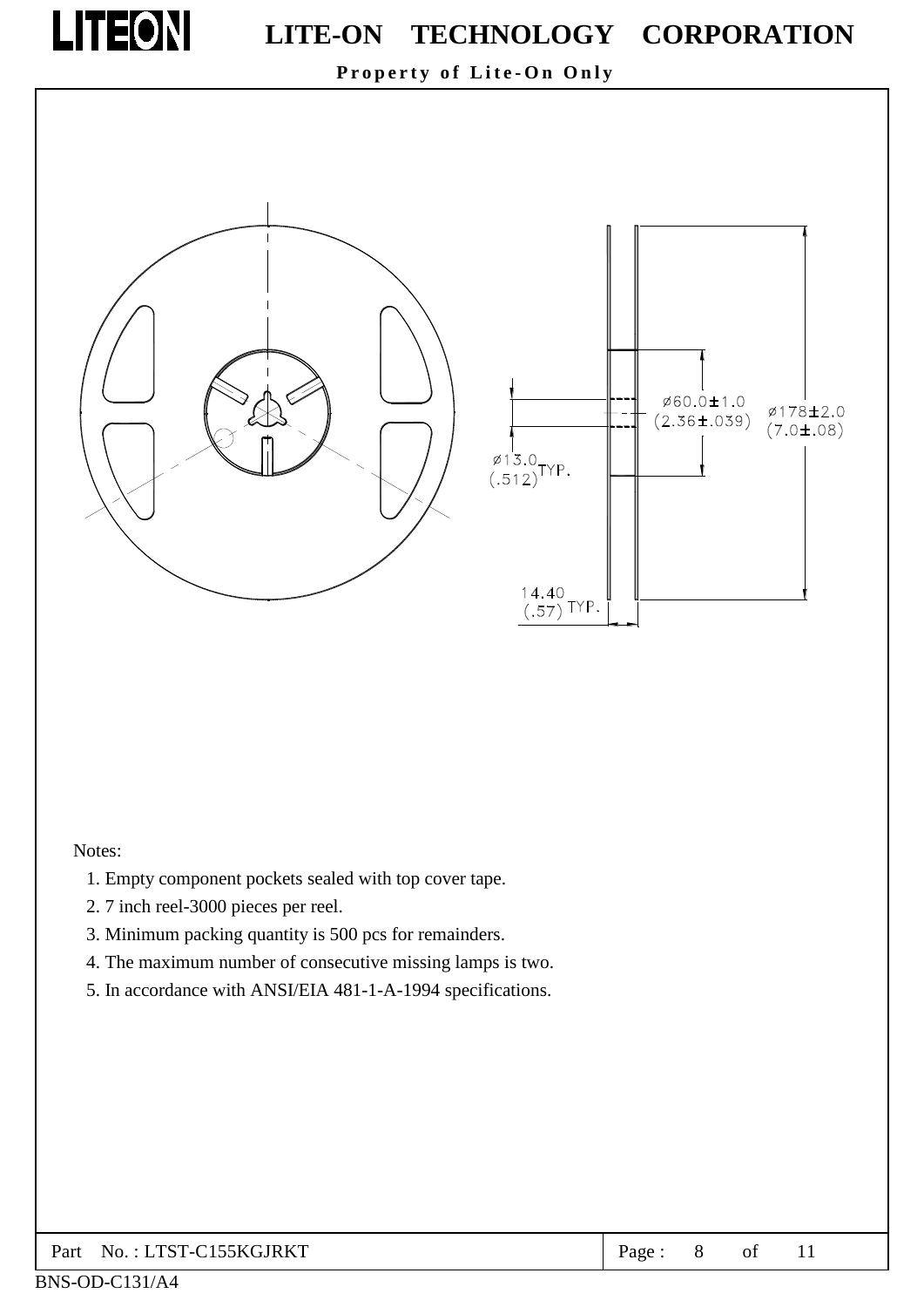

Property of Lite-On Only

### **CAUTIONS**

#### 1. Application

The LEDs described here are intended to be used for ordinary electronic equipment (such as office equipment, communication equipment and household applications). Consult Liteon's Sales in advance for information on applications in which exceptional reliability is required, particularly when the failure or malfunction of the LEDs may directly jeopardize life or health (such as in aviation, transportation, traffic control equipment, medical and life support systems and safety devices).

#### 2. Storage

The storage ambient for the LEDs should not exceed 30°C temperature or 70% relative humidity. It is recommended that LEDs out of their original packaging are IR-reflowed within one week. For extended storage out of their original packaging, it is recommended that the LEDs be stored in a sealed container with appropriate desiccant, or in a desiccators with nitrogen ambient.

LEDs stored out of their original packaging for more than a week should be baked at about 60 deg C for at least 24 hours before solder assembly.

#### 3. Cleaning

Use alcohol-based cleaning solvents such as isopropyl alcohol to clean the LED if necessary.

#### 4. Soldering

Recommended soldering conditions:

| Reflow soldering |                      | Wave Soldering |                      |                | Soldering iron  |
|------------------|----------------------|----------------|----------------------|----------------|-----------------|
| Pre-heat         | $120 - 150$ °C       | Pre-heat       | 100°C Max.           | Temperature    | 300°C Max.      |
| Pre-heat time    | $120$ sec. Max.      | Pre-heat time  | $60$ sec. Max.       | Soldering time | 3 sec. Max.     |
| Peak temperature | $240^{\circ}$ C Max. | Solder wave    | $260^{\circ}$ C Max. |                | (one time only) |
| Soldering time   | $10$ sec. Max.       | Soldering time | $10$ sec. Max.       |                |                 |

### 5. Drive Method

An LED is a current-operated device. In order to ensure intensity uniformity on multiple LEDs connected in parallel in an application, it is recommended that a current limiting resistor be incorporated in the drive circuit, in series with each LED as shown in Circuit A below.





**Circuit model B** 

(A) Recommended circuit.

(B) The brightness of each LED might appear different due to the differences in the I-V characteristics of those LEDs.

#### 6. ESD (Electrostatic Discharge)

Static Electricity or power surge will damage the LED. Suggestions to prevent ESD damage:

- Use of a conductive wrist band or anti-electrostatic glove when handling these LEDs.
- All devices, equipment, and machinery must be properly grounded.
- Work tables, storage racks, etc. should be properly grounded.
- Use ion blower to neutralize the static charge which might have built up on surface of the LED's plastic lens as a result of friction between LEDs during storage and handling.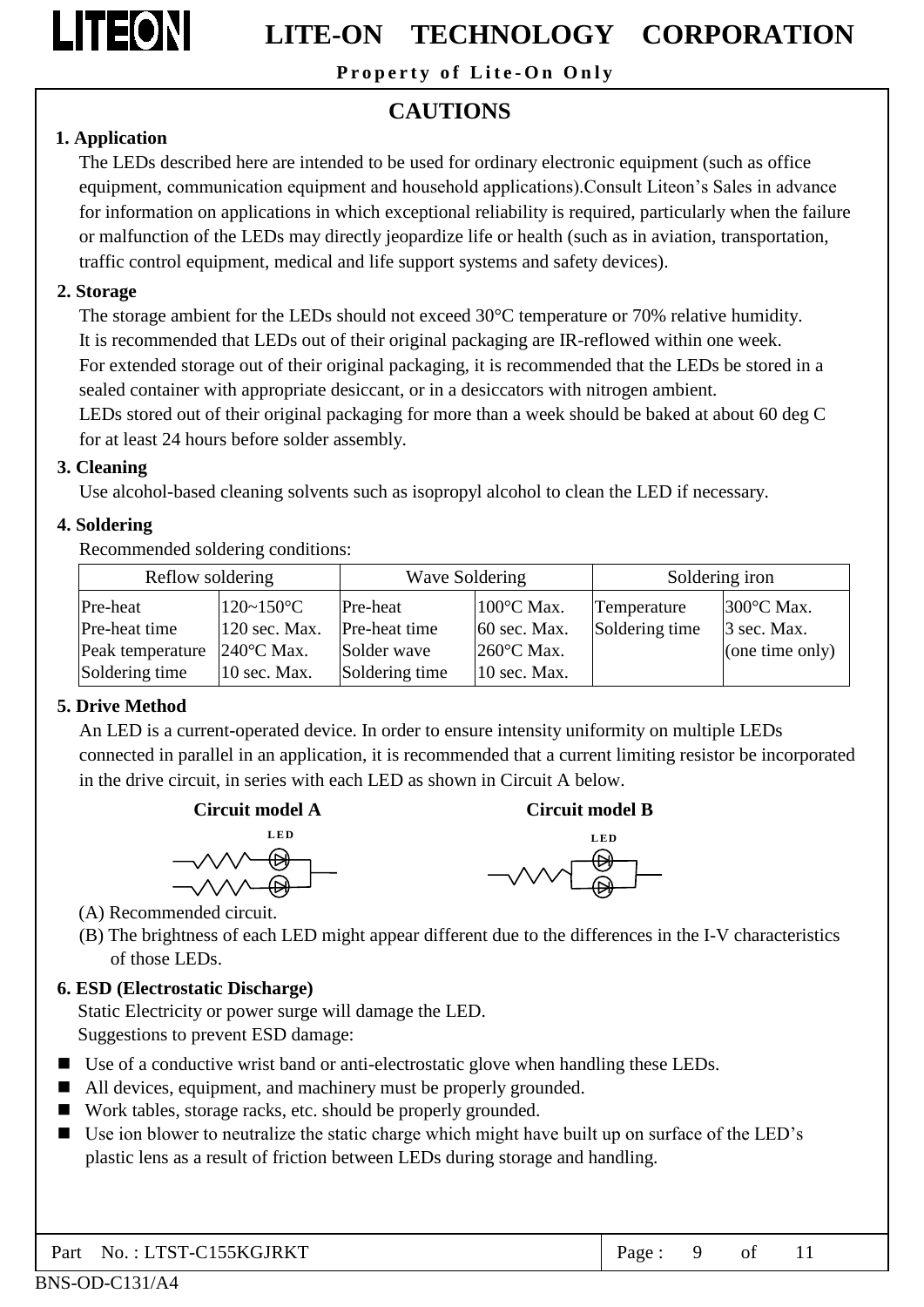

Property of Lite-On Only

ESD-damaged LEDs will exhibit abnormal characteristics such as high reverse leakage current, low forward voltage, or " no lightup " at low currents.

To verify for ESD damage, check for "lightup" and Vf of the suspect LEDs at low currents. The Vf of " good " LEDs should be  $\geq 2.0\sqrt{a_0}$ . 1mA for InGaN product and  $\geq 1.4\sqrt{a_0}$ . 1mA for AlInGaP product.

#### 7. Reliability Test

| Classification               | Test Item                                                  | <b>Test Condition</b>                                                                                                                                                                                                                                                                                                                  | <b>Reference Standard</b>                                                                         |
|------------------------------|------------------------------------------------------------|----------------------------------------------------------------------------------------------------------------------------------------------------------------------------------------------------------------------------------------------------------------------------------------------------------------------------------------|---------------------------------------------------------------------------------------------------|
|                              | <b>Operation Life</b>                                      | Ta= Under Room Temperature As Per Data Sheet<br><b>Maximum Rating</b><br>*Test Time= 1000HRS (-24HRS,+72HRS)*@20mA.                                                                                                                                                                                                                    | MIL-STD-750D:1026<br>MIL-STD-883D:1005<br>JIS C 7021:B-1                                          |
| Endurance<br>Test            | <b>High Temperature</b><br><b>High Humidity</b><br>Storage | IR-Reflow In-Board, 2 Times<br>Ta= $65\pm5^{\circ}$ C, RH= $90\sim95\%$<br>*Test Time= 240HRS±2HRS                                                                                                                                                                                                                                     | MIL-STD-202F:103B<br>JIS C 7021:B-11                                                              |
|                              | <b>High Temperature</b><br>Storage                         | Ta= $105 \pm 5^{\circ}$ C<br>*Test Time= 1000HRS (-24HRS,+72HRS)                                                                                                                                                                                                                                                                       | MIL-STD-883D:1008<br>JIS C 7021:B-10                                                              |
|                              | Low Temperature<br>Storage                                 | Ta= $-55\pm5^{\circ}$ C<br>*Test Time=1000HRS (-24HRS,+72H RS)                                                                                                                                                                                                                                                                         | JIS C 7021:B-12                                                                                   |
|                              | Temperature<br>Cycling                                     | $105^{\circ}\text{C} \sim 25^{\circ}\text{C} \sim -55^{\circ}\text{C} \sim 25^{\circ}\text{C}$<br>30mins 5mins<br>30mins 5mins<br>10 Cycles                                                                                                                                                                                            | MIL-STD-202F:107D<br>MIL-STD-750D:1051<br>MIL-STD-883D:1010<br>JIS C 7021:A-4                     |
|                              | Thermal<br>Shock                                           | IR-Reflow In-Board, 2 Times<br>$85 \pm 5^{\circ}$ $\sim 40^{\circ}$ $\pm 5^{\circ}$<br>10mins<br>10mins 10 Cycles                                                                                                                                                                                                                      | MIL-STD-202F:107D<br>MIL-STD-750D:1051<br>MIL-STD-883D:1011                                       |
|                              | Solder<br>Resistance                                       | T.sol= $260 \pm 5^{\circ}$ C<br>Dwell Time= $10 \pm 1$ secs                                                                                                                                                                                                                                                                            | MIL-STD-202F:210A<br>MIL-STD-750D:2031<br>JIS C 7021:A-1                                          |
| Environmental<br><b>Test</b> | IR-Reflow<br>Normal Process                                | Ramp-up rate(183°C to Peak) +3°C/ second max<br>Temp. maintain at $125(\pm 25)$ °C 120 seconds max<br>Temp. maintain above 183°C 60-150 seconds<br>Peak temperature range $235^{\circ}\text{C} + 5/40^{\circ}\text{C}$<br>Time within $5^{\circ}$ C of actual Peak Temperature (tp)<br>10-30 seconds<br>Ramp-down rate +6°C/second max | MIL-STD-750D:2031.2<br>J-STD-020C                                                                 |
|                              | IR-Reflow<br>Pb Free Process                               | Ramp-up rate(217°C to Peak) +3°C/ second max<br>Temp. maintain at $175(\pm 25)$ °C 180 seconds max<br>Temp. maintain above 217°C 60-150 seconds<br>Peak temperature range $260^{\circ}C + 0/5^{\circ}C$<br>Time within $5^{\circ}$ C of actual Peak Temperature (tp)<br>20-40 seconds<br>Ramp-down rate $+6^{\circ}$ C/second max      | MIL-STD-750D:2031.2<br>J-STD-020C                                                                 |
|                              | Solderability                                              | T.sol= $235 \pm 5^{\circ}$ C<br>Immersion time $2\pm 0.5$ sec<br>Immersion rate $25\pm2.5$ mm/sec<br>Coverage $\geq$ 95% of the dipped surface                                                                                                                                                                                         | MIL-STD-202F:208D<br>MIL-STD-750D:2026<br>MIL-STD-883D:2003<br>IEC 68 Part 2-20<br>JIS C 7021:A-2 |

#### 8. Others

The appearance and specifications of the product may be modified for improvement without prior notice.

|--|